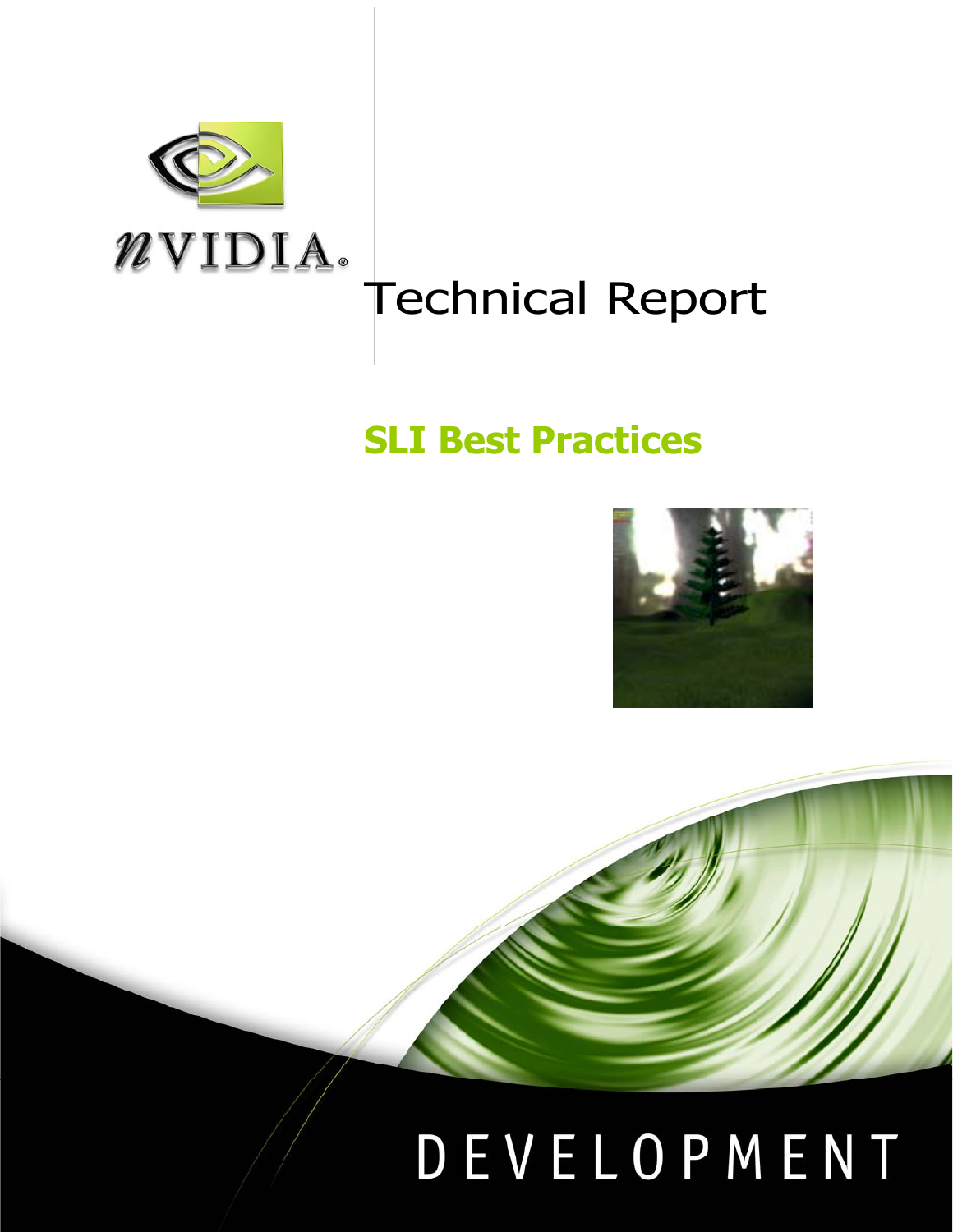#### **Abstract**

This paper describes techniques that can be used to perform application-side detection of SLI-configured systems, as well as ensure maximum performance scaling under SLI. The accompanying sample introduces NVAPI and demonstrates different methods of handling texture render targets and Direct3D queries.

Peter Young/Bryan Dudash sdkfeedback@nvidia.com

NVIDIA Corporation 2701 San Tomas Expressway Santa Clara, CA 95050

October 2, 2007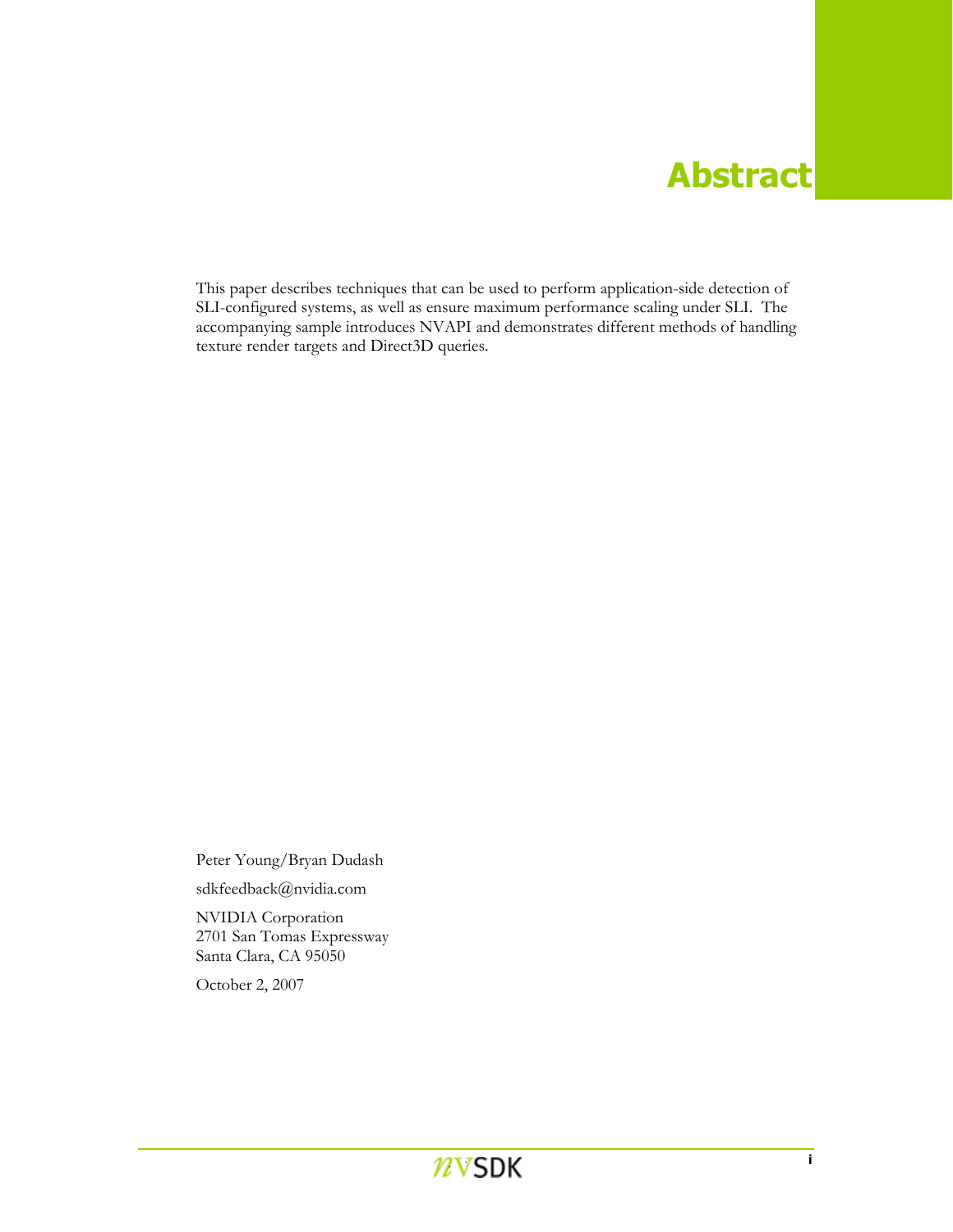#### **Table of Contents**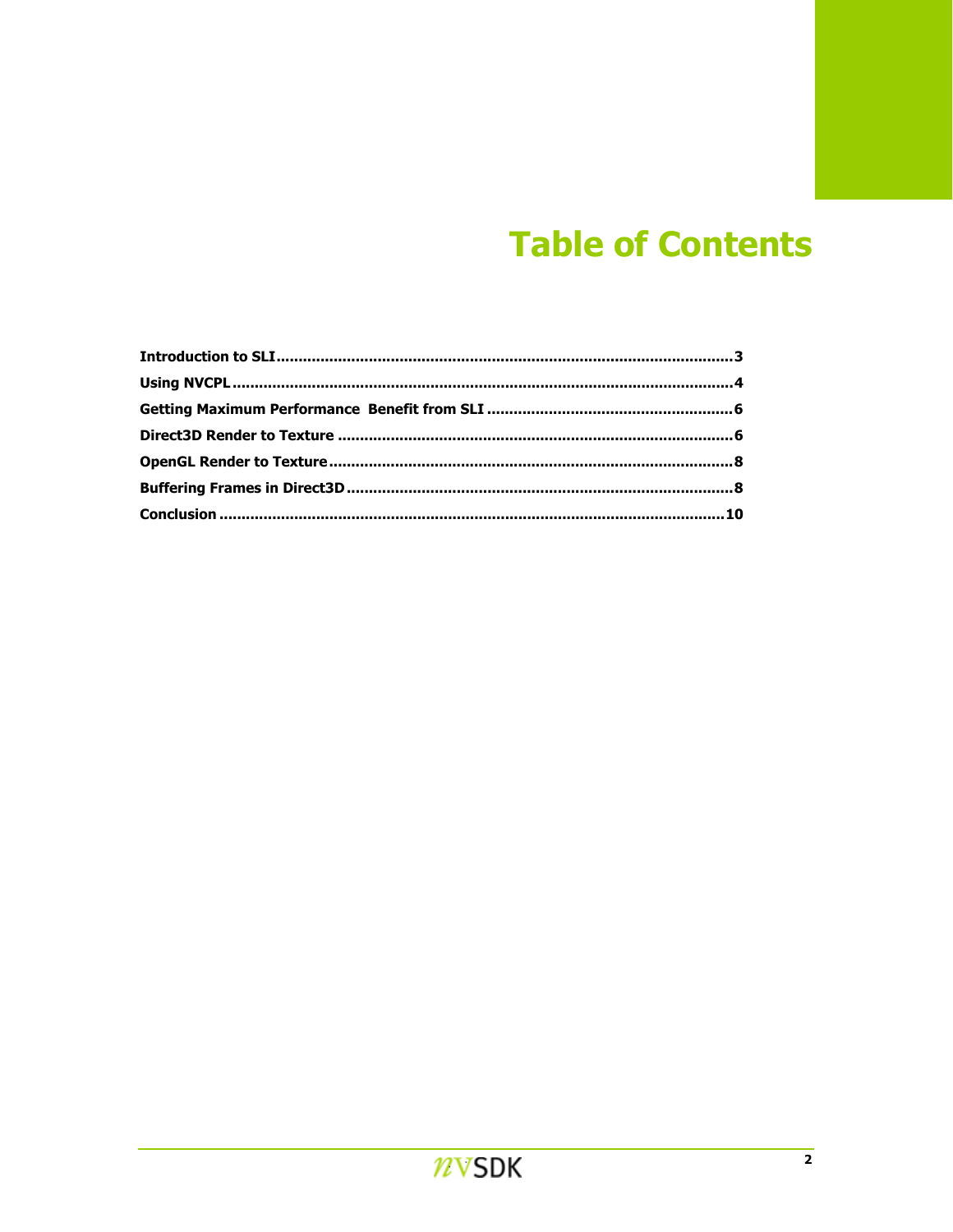#### **Introduction to SLI**

Scalable Link Interface (SLI) is a multi-GPU configuration that offers increased rendering performance by dividing workload across multiple GPUs. SLI-certified motherboards are PCI-Express motherboards with multiple x16 lanes. Each lane accepts a PCI-Express GPU, and GPUs are linked via an external bridge connector. Once SLI rendering has been enabled in the control panel, the driver will treat both GPUs as one logical device and divide rendering workload automatically. There are three SLI rendering modes available: Alternate Frame Rendering (AFR), Split Frame Rendering (SFR), and compatibility mode.

In Alternate Frame Rendering, the driver divides workload by alternating GPUs every frame. For example, on a system with two SLI-enabled GPUs, frame 0 would be rendered by GPU 0, frame 1 would be rendered by GPU1, frame 2 would be rendered by GPU0, and so on. This is typically the preferred SLI rendering mode as it divides workload evenly between GPUs and requires little inter-GPU communication, allowing for up to a 1.9x performance increase.

In Split Frame Rendering, the driver will clip the scene into multiple regions and designate rendering workload for these regions to different GPUs. For example, on a system with two SLI-enabled GPUs, the screen may be divided vertically, with GPU0 rendering the top region and GPU1 rendering the bottom region. Rendering is also dynamically load balanced, so the scene division will change whenever the driver determines that one GPU is working more than another. This SLI rendering mode is typically not as desirable as AFR mode, since some rendering work is duplicated and communications overhead is higher.

In compatibility mode, only GPU0 is active and all other GPUs are idle. This offers no performance benefit but ensures compatibility.

In all SLI-rendering modes, local memory is duplicated across all GPUs. This means that on an SLI system with two 256MB video cards, there is still only 256MB of video memory available to applications. Additionally, any change to local memory on one GPU (for example, dynamic texture updates) will often require a data broadcast to other GPUs. This can introduce a performance penalty depending on the size and characteristics of the data.

The rest of this document will describe how to best prepare your application for running AFR mode and achieving maximum performance benefit from it.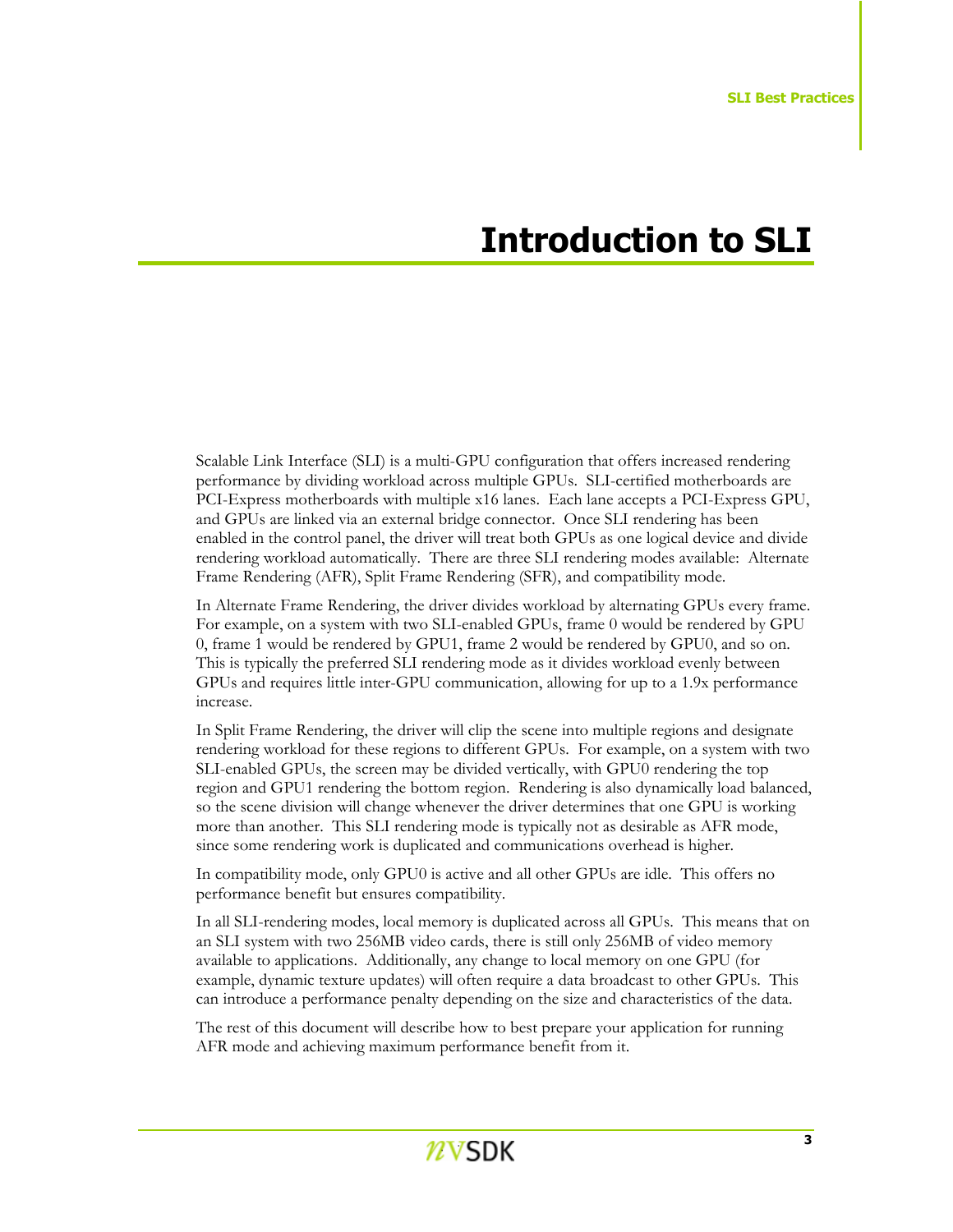### **Using NVAPI**

NVAPI is a lightweight library that you can link to, which allows applications to query a number of important details regarding the user's system configuration. Generally speaking, for SLI you would use NVAPI for querying the number of SLI-configured GPUs on the system.

To use NVAPI, include nvapi.lin in the linked static library list. Then include the header nvapi.h:

#include "nvapi.h"

Then you initialize the API interface through a provided function.

```
NvAPI Status status;
       status = NvAPI_Initialize(); 
      if (status != NVAPI_OK)
        { 
              NvAPI_ShortString string;
               NvAPI_GetErrorMessage(status, string); 
              printf("NVAPI Error: %s\n", string);
               return false; 
 }
```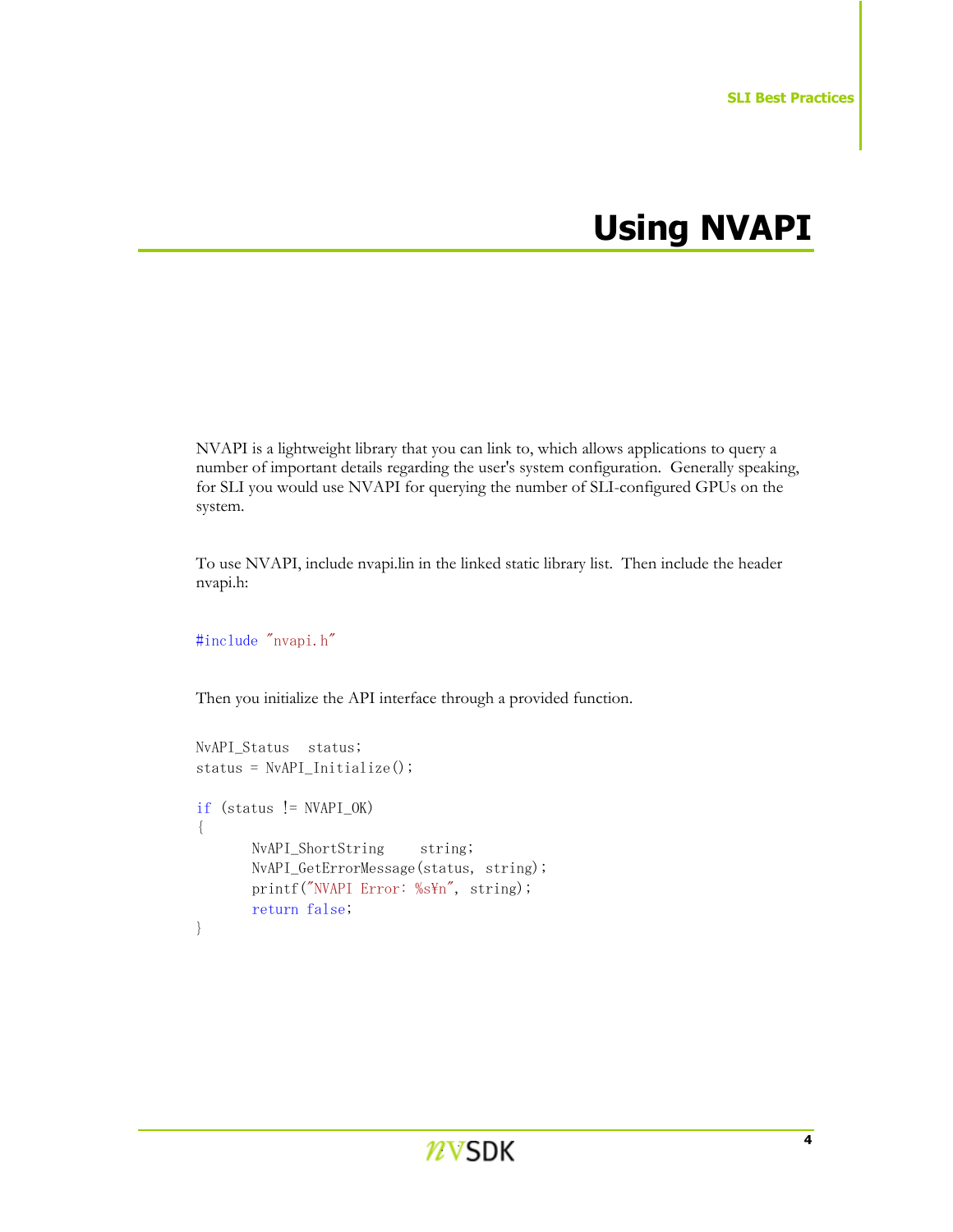After that, you should verify that there is a compatible NVIDIA driver installed.

```
NV_DISPLAN_DRIVER_VERSION version = \{0\};
 version.version = NV_DISPLAY_DRIVER_VERSION_VER; 
 status = NvAPI_GetDisplayDriverVersion(NVAPI_DEFAULT_HANDLE, &version); 
if (status != NVAPI_OK) 
 { 
       NvAPI_ShortString string;
        NvAPI_GetErrorMessage(status, string); 
       printf("NVAPI Error: %s\n", string);
        return false; 
 }
```
Then you can use provided API functions to query the # of logical and physical GPUs:

```
// enumerate logical gpus 
       status = NvAPI_EnumLogicalGPUs(logicalGPUs, &logicalGPUCount);
       if (status != NVAPI OK)
        { 
              NvAPI_ShortString string;
               NvAPI_GetErrorMessage(status, string); 
              printf("NVAPI Error: %s\n", string);
               return false; 
 } 
      // enumerate physical gpus 
       status = NvAPI_EnumPhysicalGPUs(physicalGPUs, &physicalGPUCount); 
       if (status != NVAPI_OK) 
        { 
              NvAPI_ShortString string;
               NvAPI_GetErrorMessage(status, string); 
              printf("NVAPI Error: %s\n", string);
               return false; 
        }
```
And that's it! If there are less logical GPUs than physical ones you are now ready to take advantage of the performance benefits of SLI.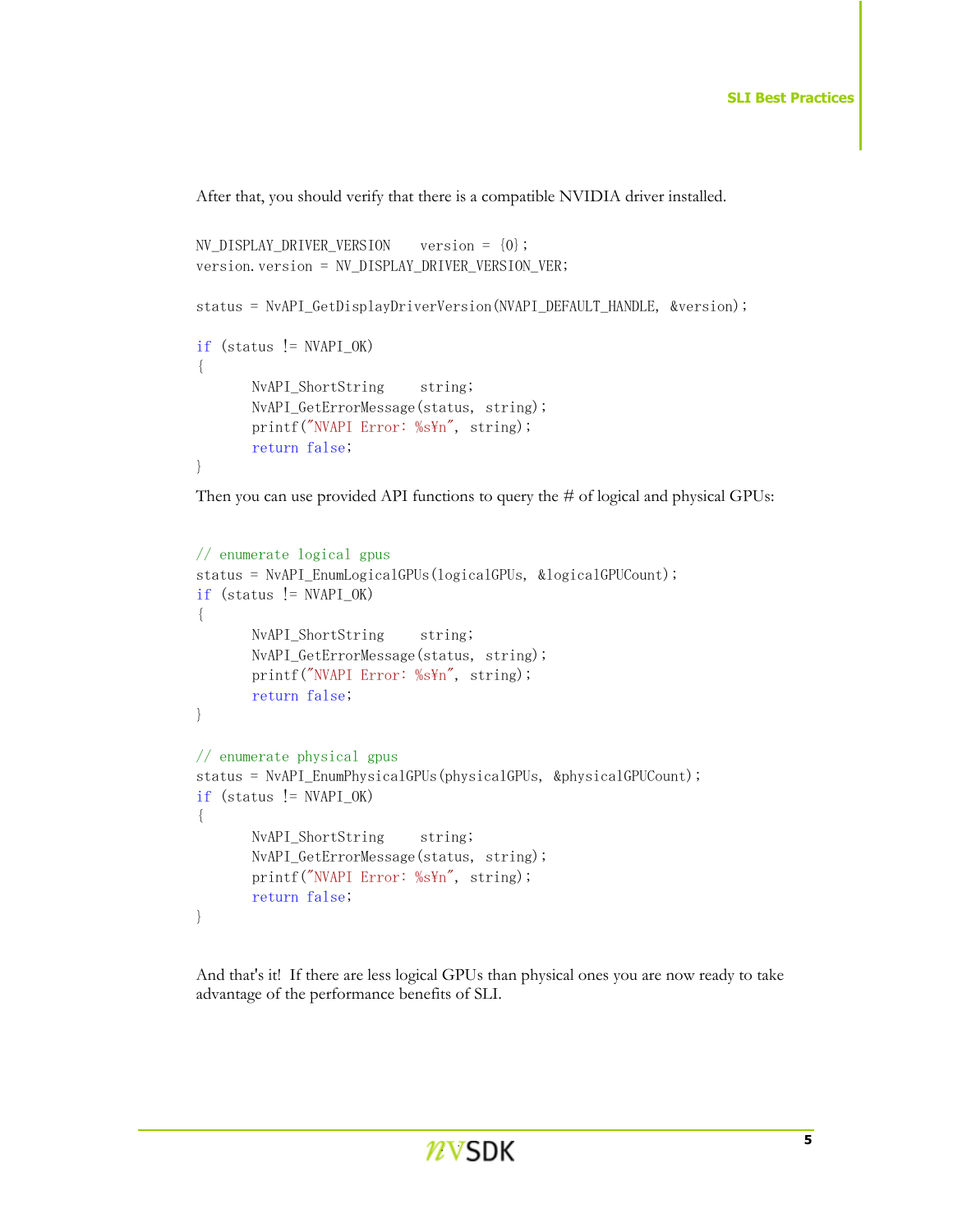#### **Getting Maximum Performance Benefit from SLI**

SLI performance is inversely proportional to how much data is shared between GPUs. In the optimal case, no data is shared between GPUs, which eliminates synchronization overhead and allows for maximum parallelism. In most cases (especially in AFR mode) this can be achieved without any extra work. However, there are some cases where applications can unintentionally introduce SLI bottlenecks. The rest of this document will detail these situations and cover various solutions.

#### **Direct3D Render to Texture**

Render to texture (RTT) in Direct3D is an extremely useful technique that offers a number of advantages; for example, RTT allows the application to employ high dynamic range rendering by rendering to floating point surfaces (formats that are normally unavailable to standard swap chain surfaces). However, there is one significant difference between swap chain surfaces and textures declared as render targets (RTs): The former can be declared as a discardable surface (through the flag D3DSWAPEFFECT\_DISCARD), while the latter has no equivalent creation flag. Without this discard hint, the driver must assume that the data integrity of texture RTs must be preserved across frames. Because each GPU in an SLI configuration maintains its own copy of all local resources, any change to a texture RT needs to be broadcasted to all other GPUs on the system. This typically results in a large data copy, resulting in bus traffic and synchronization overhead.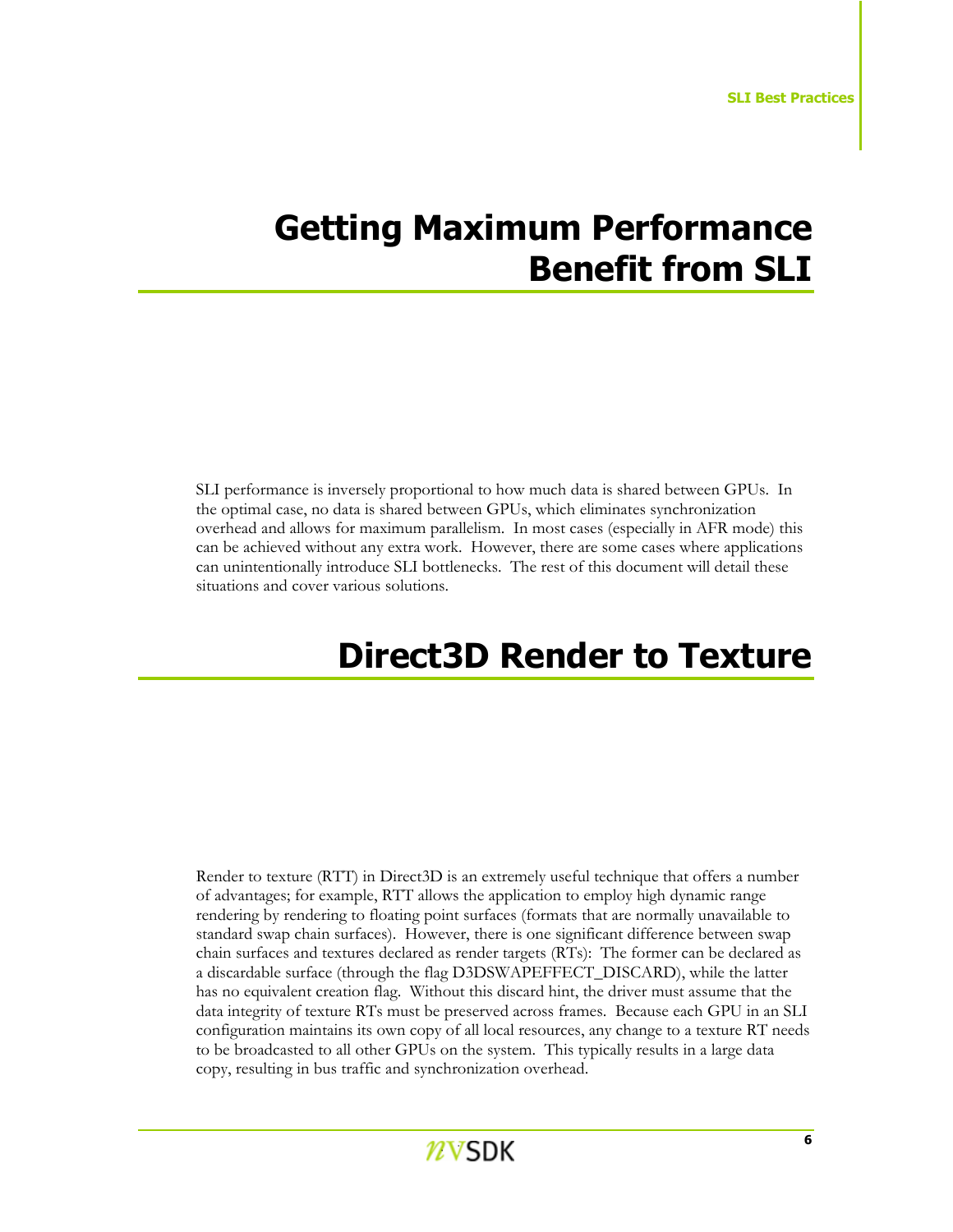The best way to avoid this performance penalty is to clear color for texture RTs each frame by calling Clear() on the surface that corresponds to the texture. By clearing RTs in this fashion, the driver can assume that data need not be preserved and forego the need to broadcast changes to other GPUs.

One notable exception to this rule is when applications require the results of the previous frame's rendering for the current frame. One common example of this is when the previous frame's rendering is used to approximate scene luminance for tone mapping. In this situation, clearing RTs is obviously not an option. One alternative technique is to allocate a separate RT for each GPU on the system, and only perform render to texture operations on the surface that corresponds to the active GPU for the current frame. For example, if your application uses one texture RT and happens to be running on an SLI system with two GPUs, allocate two RTs instead; on even frames, perform all RTT operations on renderTarget0, and on odd frames perform all RTT operations on renderTarget1. Since no GPU will ever need to access RT data being used by another GPU, there is no data dependency between frames and hence no data copy is necessary. This technique also has the advantage of being slightly faster than the Clear() method, as no clear operation is necessary. However, this comes at the cost of higher memory consumption due to the need for additional RTs.

In essence, the basic strategy is the same as it ever was: Only Clear() surface color when necessary. The only difference is that on SLI systems, you can essentially use Clear() to indirectly mark RTs as discardable and gain performance.

To summarize:

- 1. If an SLI-configured system is detected, Clear() RT color each frame.
- 2. If SLI is detected and Clear() is not an option (RT data must be preserved across frames), or if additional performance is desired and the higher memory requirements are not prohibitive, allocate separate RTs for each GPU and cycle through them round-robin style.
- 3. If SLI is not detected, only clear RT color when necessary.
- 4. In all rendering modes, only clear framebuffer color when necessary.
- 5. In all rendering modes, always clear framebuffer Z/depth.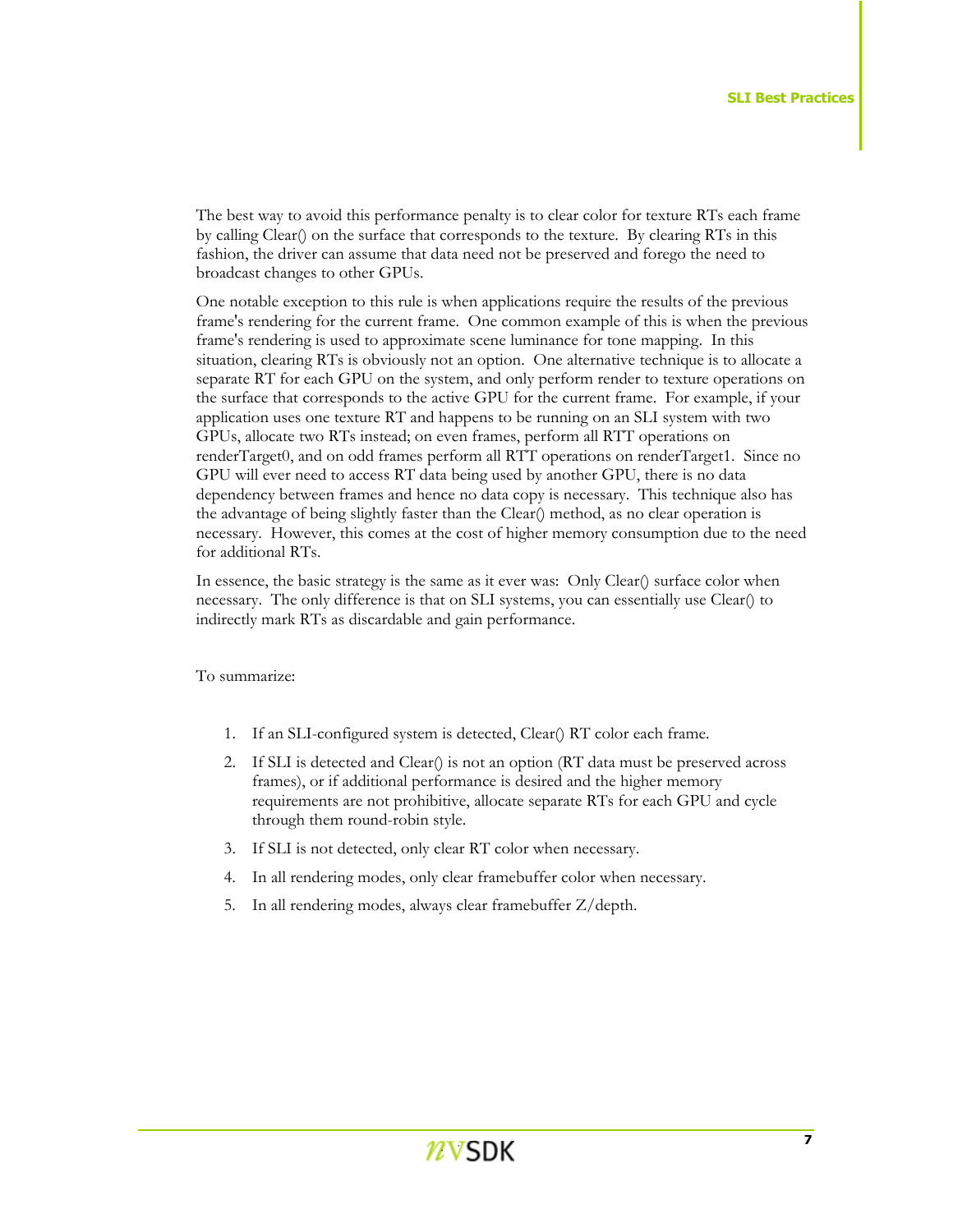### **OpenGL Render to Texture**

Strategies for OpenGL render to texture performance in SLI generally follow the same principles as those of Direct3D; your goal should be to minimize data broadcasts and interframe dependencies wherever possible. That said, here is a list of OpenGL-specific tips:

- Use frame buffer objects (FBO) instead of pbuffers wherever possible. FBOs are faster and more flexible than pbuffers in almost all cases and with pbuffers there is no way to prevent pbuffer data broadcasts across GPUs in an SLI system.
- Avoid using surface-modifying functions such as glTexImage(), glCopyTexImage(), etc.
- When creating your OpenGL context, request a pixel format with the PFD\_SWAP\_EXCHANGE flag set. This will allow the driver to forego broadcasting the contents of the backbuffer to all GPUs.

### **Buffering Frames in Direct3D**

By default, Direct3D buffers up to three frames' worth of render data. Historically, this was done to grant a performance benefit on single GPU systems. However, because only one frame can be physically displayed at time, multichip configurations such as SLI by definition require this buffering of frames to achieve any parallelism in an alternate frame rendering environment.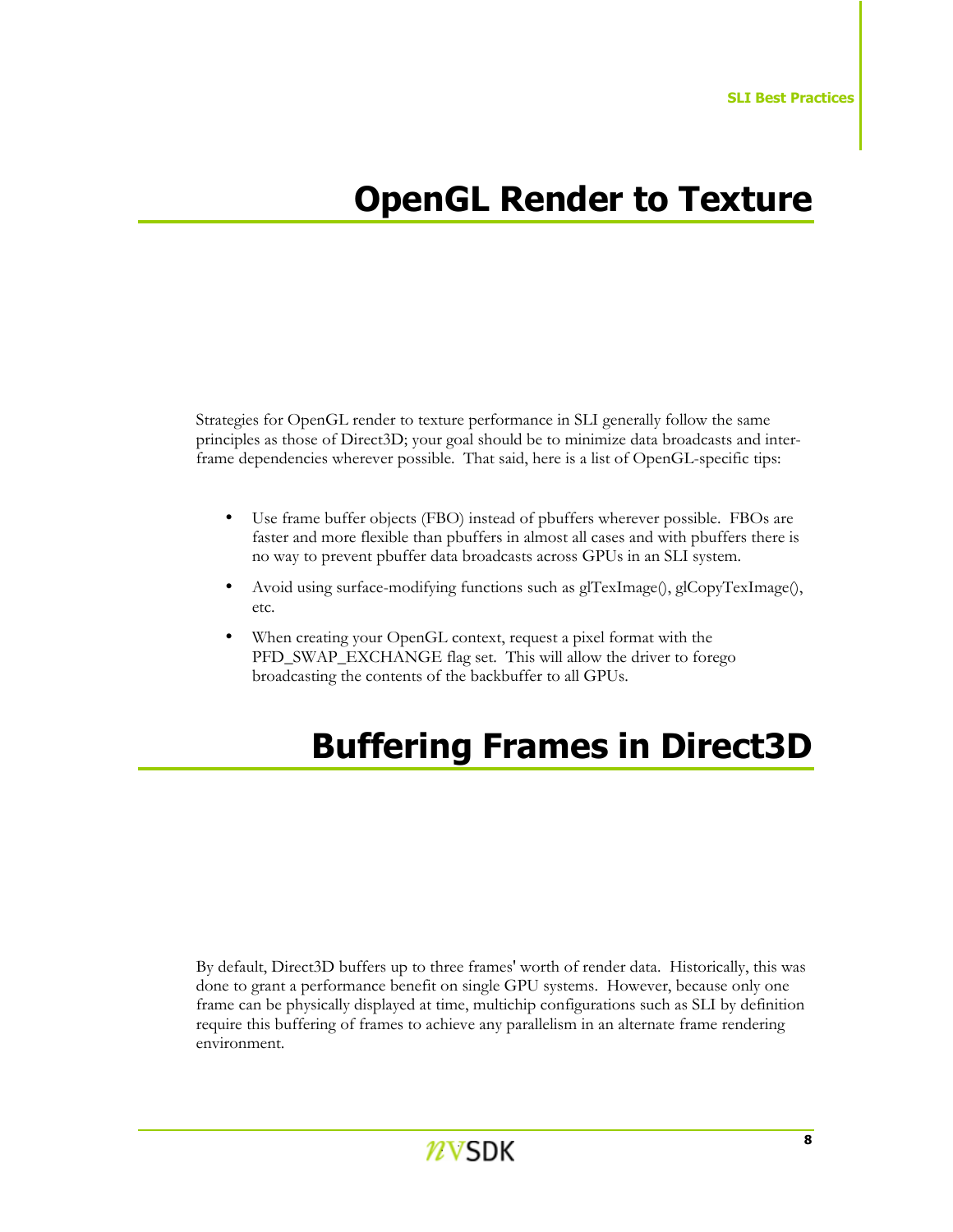The drawback to this is that it introduces latency between issuing a command and seeing its results onscreen (often referred to as "input lag"). The overall goal is to achieve the greatest performance benefit while minimizing perceived input lag.

One of the worst ways to eliminate input lag is to force a flush at the end of every frame. Doing so stalls the CPU, flushes all buffers, then stalls the GPU. In this situation you are not only eliminating any performance benefit from SLI, but you are also incurring a performance penalty on single GPU systems since you are reducing parallelism between the CPU and GPU. This technique should be avoided wherever possible.

A less objectionable solution is to use event queries to control the number of buffered frames. This allows the application to explicitly specify how many frames are buffered. Ideally, you want to buffer at least one frame per GPU on the system. This technique offers a good compromise of minimizing input lag, while also achieving better performance on both SLI-enabled systems and single-GPU systems.

One additional detail worth noting is that while frame throughput is the same on SLI systems as it is on non-SLI systems, frame latency is reduced due to parallelism. For example, if a typical frame takes 30ms to render, the effective latency of those frames is only  $\sim$ 15ms (assuming an SLI system with two GPUs). Thus, increasing the number of frames buffered in SLI does not linearly increase input lag as one might expect. Actual results will depend on how well your application is scaling in SLI.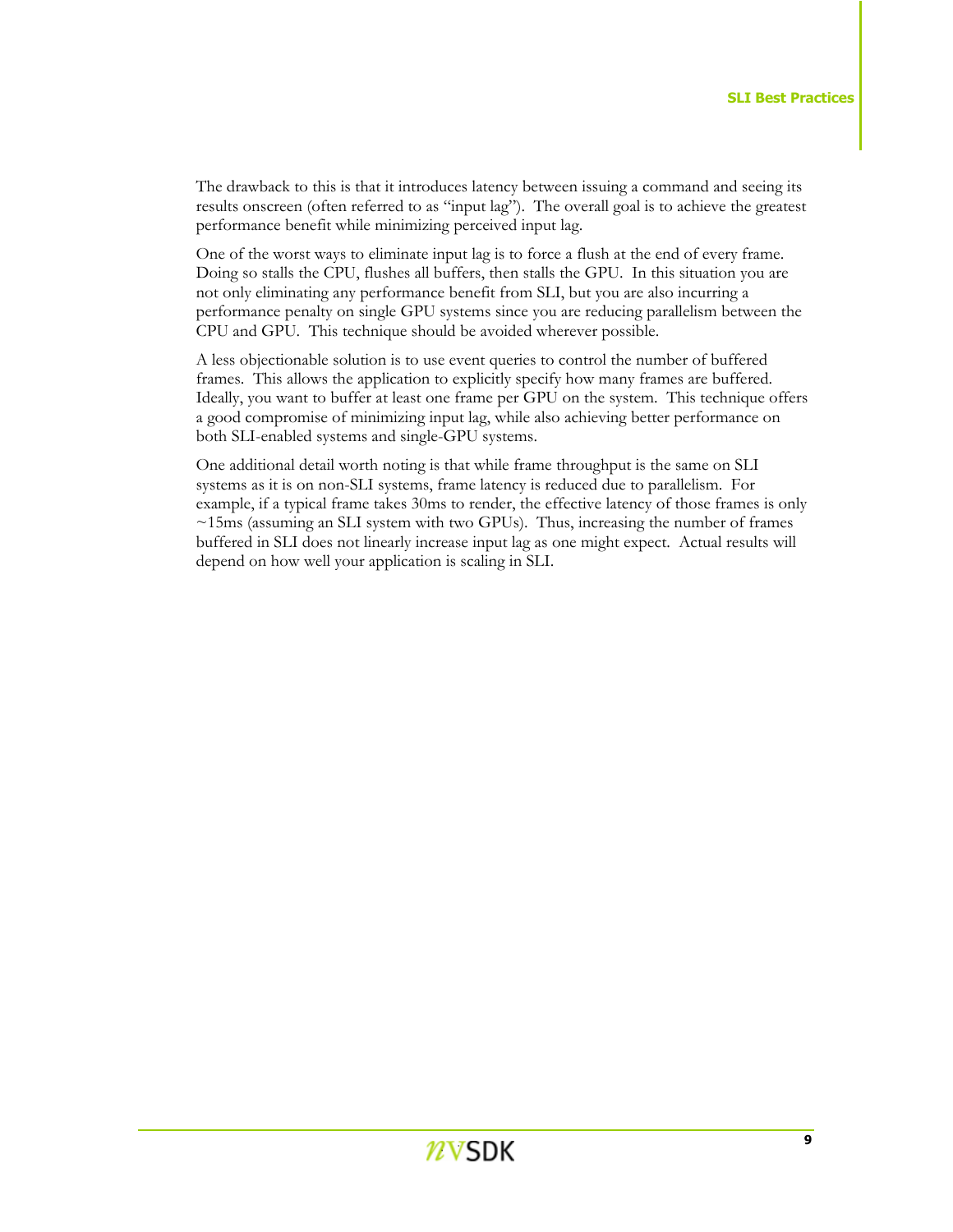#### **Conclusion**

For more information on SLI performance programming, see the SLI chapter in the NVIDIA GPU Programming Guide, available for download at:

http://developer.nvidia.com/object/gpu\_programming\_guide.html